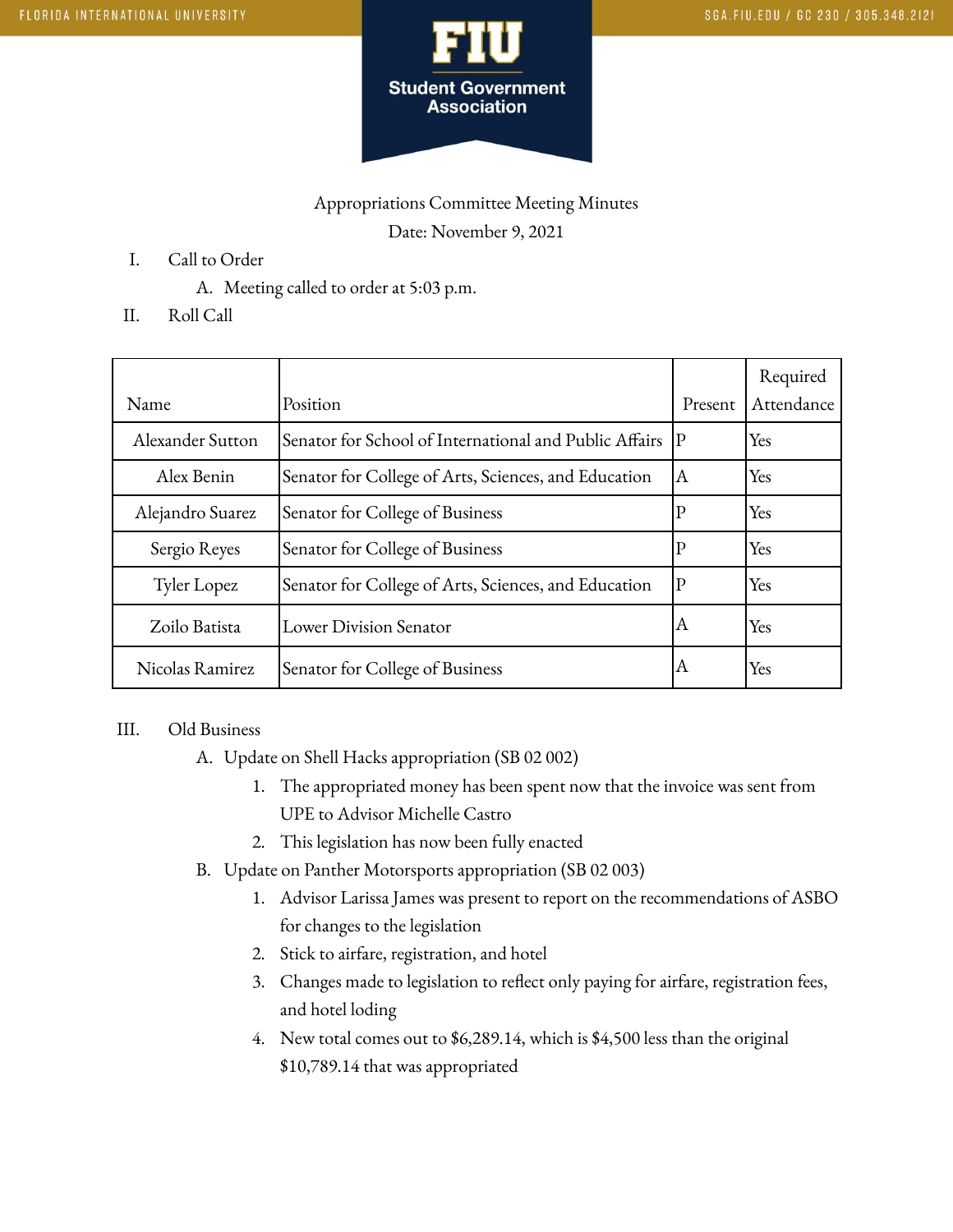### IV. New Business

- A. Bills to be heard before committee:
	- 1. SB 02 004: Laundry Days with SGA
	- 2. SB 02 005: The Food at Tailgates Appropriation of 2021
	- 3. SB 02 006: Appropriation for Conference on "How Would You Change The World"

#### B. SB 02 004: Laundry Days with SGA

- 1. Debate on the bill
- 2. Vote

| Position                         | Vote   |
|----------------------------------|--------|
| Senator Sutton (SIPA)            | Yea    |
| Senator Benin (CASE)             | Absent |
| Senator Suarez (Business)        | Yea    |
| Senator Reyes (Business)         | Yea    |
| Senator Lopez (CASE)             | Yea    |
| Senator Batista (Lower Division) | Absent |
| Senator Ramirez (Business)       | Absent |

- 3. Vote total
	- a) 4-0-3
	- b) This legislation passes
- C. SB 02 005: The Food at Tailgates Appropriation of 2021
	- 1. Debate on the bill
		- a) Still awaiting more information from vendor
		- b) Changes can be made to the legislation in the rules committee if changes are necessary based on information from the vendor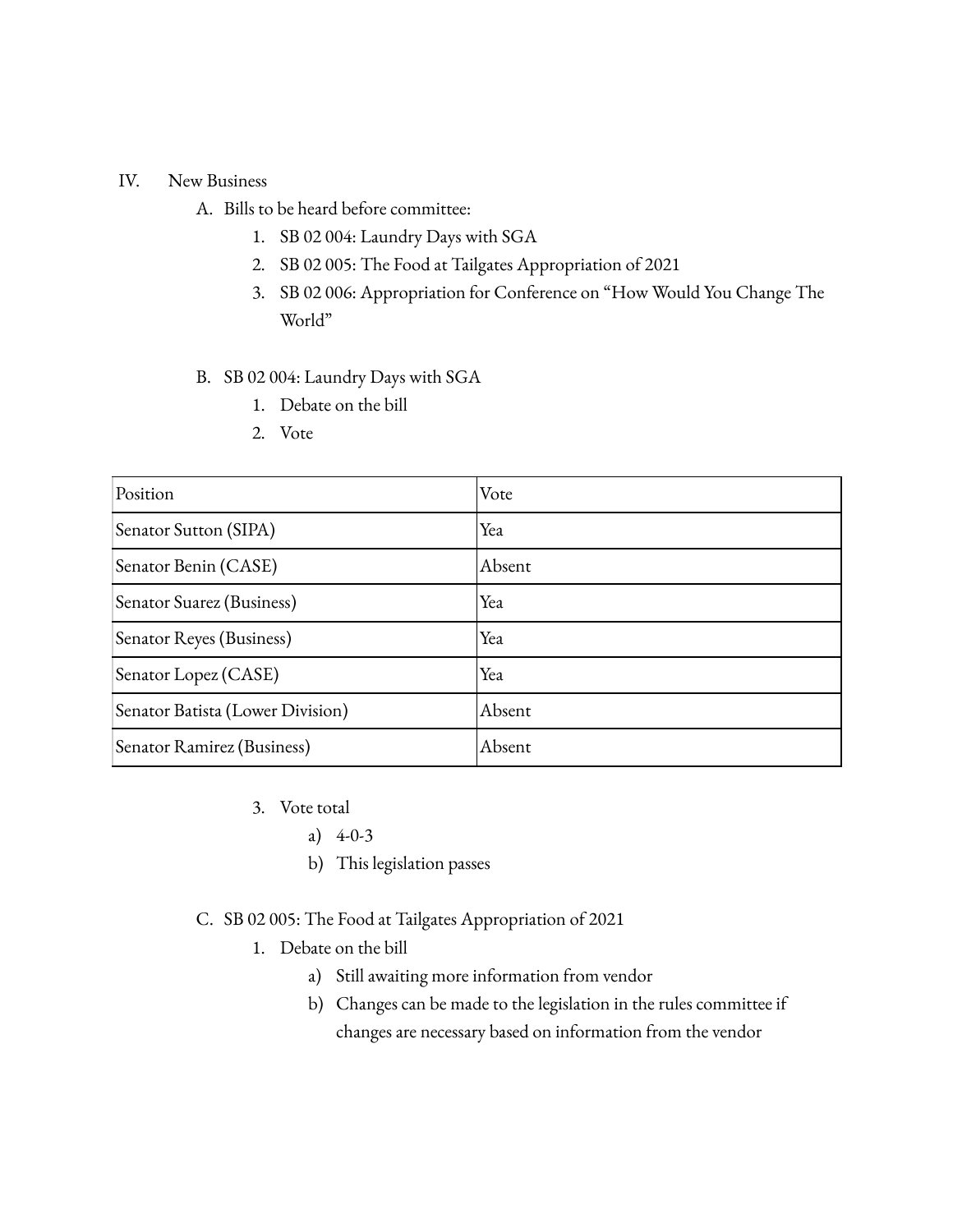#### 2. Vote

| Position                         | Vote   |
|----------------------------------|--------|
| Senator Sutton (SIPA)            | Yea    |
| Senator Benin (CASE)             | Absent |
| Senator Suarez (Business)        | Yea    |
| Senator Reyes (Business)         | Yea    |
| Senator Lopez (CASE)             | Yea    |
| Senator Batista (Lower Division) | Absent |
| Senator Ramirez (Business)       | Absent |

- 3. Vote total
	- a)  $4-0-3$
	- b) This legislation passes

## D. SB 02 006: Appropriation for Conference on "How Would You Change The World"

- 1. Debate on the bill
	- a) Reviewed Pantherconnect appropriations request submission
	- b) Committee drafted the legislation
	- c) Paying for speaker honoraria, transportation, and hotel costs is within the bounds of the finance code because it benefits the student body, with the speakers' participation at the event being a benefit to the students